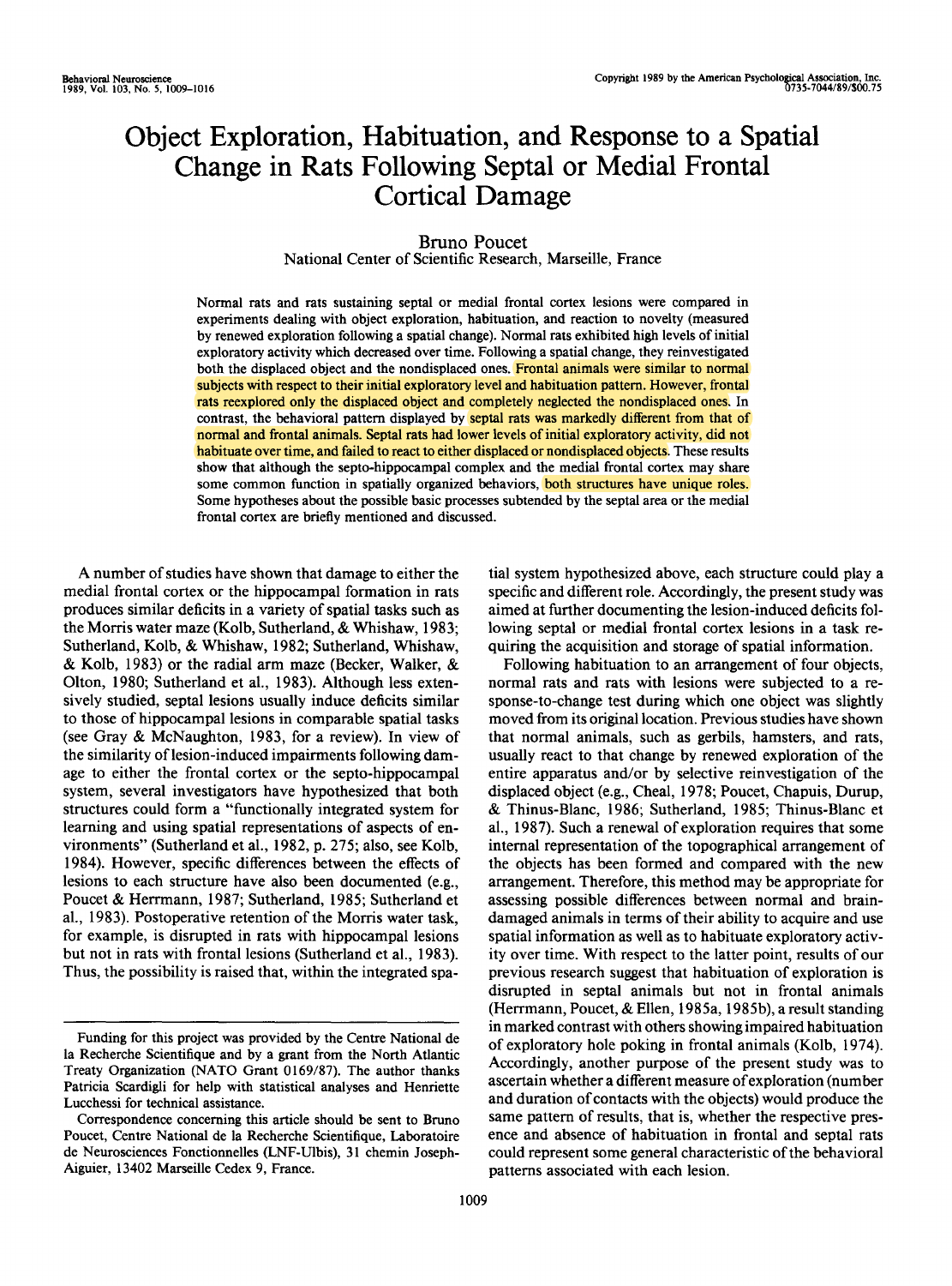#### Experiment 1

*Method* 

#### *Subjects*

The subjects consisted of 43 male Long-Evans hooded rats, approximately 120 days of age and weighing 320-390 g. All animals had served as subjects in a spatial problem solving experiment (Poucet & Herrmann, 1987) which had ended nearly 2 weeks before the start of the present study. However, the animals were naive with respect to the experimental room, objects, and procedures used in the experiment. The rats were individually housed in standard cages in the colony room on a natural light/dark cycle and were tested during the light period. They had access to food pellets and water ad lib.

#### *Apparatus*

The apparatus has been previously described (Poucet et al., 1986; Thinus-Blanc et al., 1987). Briefly, it consisted of a circular arena 105 cm in diameter, with walls 35 cm in height. Four different objects (a glass jar, a copper weight, a bowl, and a cup, the latter two objects being placed upside down) were placed 30 cm from each other so as to form a square arrangement at the center of the arena. The field was illuminated by a single 100-W bulb. The apparatus was surrounded by white curtains so that the visual environment was homogeneous except for a conspicuous striped pattern placed 35 cm above the wall of the arena near the bowl. A camera, above the apparatus, was connected to a video recorder and a TV screen.

#### *Surgical and Histological Procedures*

The surgical procedures were performed approximately 50 days before the start of the experiment. After an injection of 0.3 ml of atropine sulfate, rats were anesthetized with an ip injection of sodium pentobarbital (55 mg/kg) and placed in a Kopf stereotaxic instrument. Radio-frequency lesions were made with the following coordinates relative to the stereotaxic zero:  $A/P + 7.5$ , L 0, D/V + 1.0 for septal lesions;  $A/P +9.5$ , L  $\pm 1.0$ , D/V +2.5, +4.0 and A/P  $+11.0$ , L  $\pm 1.0$ , D/V  $+2.5$  for medial frontal lesions (König & Klippel, 1963). At all placements, the electrode was heated to 70  $\degree$ C for 15 s. The animals in the control group were nonanesthetized unoperated rats.

At the completion of the experiment, the animals with lesions were sacrificed with a lethal dose of pentobarbital and perfused intracardiaily with saline followed by 10% formalin. Brains were removed and stored in formalin. Frozen coronal sections, 40  $\mu$ m in thickness, were taken. Every fifth section was stained with cresyl violet. The size and location of the lesions were determined by microscopic examination.

## *Behavioral Procedures*

As the animals had been extensively handled during a previous experiment, no further handling was performed. The basic experimental procedure was as follows: Each rat was brought from its home cage to the experimental room in a black-cloth-covered cage and then individually given a 3-min preliminary exploration phase in the arena, which at this point did not contain any objects. The rat was then taken back to the covered cage for 3 min while the experimenter arranged the four objects and the striped pattern. Then, each rat received six 3-min exploratory sessions, with a 3-min interval between sessions. During the first four sessions (Sessions 1-4), the objects were arranged as indicated above. During Session 5, the glass jar was displaced about 10 cm from its initial location so that it was slightly removed from the remaining nondisplaced objects. This particular change was chosen because previous experiments have shown it to elicit strong and selective exploratory reactions in hamsters (Poucet et al., 1986; Thinus-Blanc et al., 1987). Session 6 was merely a replication of Session 5 (i.e., no further change was brought). Subjects always entered the arena at the same point, near a nondisplaced object (the cup). The possible effect of olfactory cues from the experimenter's hands caused by the manipulation of the objects during Session 5 was neutralized by the use of plastic gloves and also by touching the objects whose locations remained unchanged. Last, the apparatus was cleaned between subjects but not between sessions for a given subject.

## *Data Collection and Analysis*

The videotape was used for counting the number of nasal contacts the animals made with each subject and measuring the time spent in contact with each object, during each session.

The total number of contacts and the total time spent in contact with the objects was averaged across individuals in each group. A repeated measures analysis of variance (VAR 3 program; Rouanet & Lépine, 1970) was carried out on these data. Surgical treatment was the between measure, with successive sessions as the within measure. The VAR 3 program provided paired comparisons and detailed analyses of the significant effects. This analysis was aimed at determining possible effects of lesion on both the habituation pattern and the overall renewal of exploration during the test session (Session 5).

In order to ascertain whether increases in exploration during the test session were due to reexploration of the displaced object, the nondisplaced objects, or both, the number and duration of contacts with the displaced object were compared with the mean number and mean duration of contacts per object by each subject with the nondisplaced objects. This calculation was usually made for Session 4 as a reference session and for Session 5 as a test session. However, a preliminary inspection of the behavioral patterns displayed on Session 5 revealed, in some instances, marked change-induced avoidance reactions leading to reduced exploration followed by enhanced activity during Session 6. Two animals from each group displayed such late exploratory reactions. In order to account for the behavior of these particular animals, Session 6, rather than Session 5, was used as the test session, again with Session 4 as the reference session. Repeated measures analyses of variance were carried out on both the number and duration of contacts for the purpose of comparing the exploratory activity levels of each group during both reference and test sessions for each class of objects (i.e., displaced vs. nondisplaced). Thus, the main derived factors were group (normal, frontal, septal), object (displaced vs. nondisplaced), and session (reference and test sessions).

## *Results*

## *Anatomical Findings*

Brain examination of the septal rats revealed total destruction to the medial septal nucleus and subtotal damage to the lateral and dorsal septal nuclei (see Figure 1). Some animals had minor damage to the fornix, anteromedial caudate, and corpus callosum. Finally, all rats in this group appeared to have acceptable damage to the septum and were included in the septal group  $(n = 14)$ .

The medial frontal lesions damaged most midline frontal cortex (Kolb, 1984; Leonard, 1972). This included the medial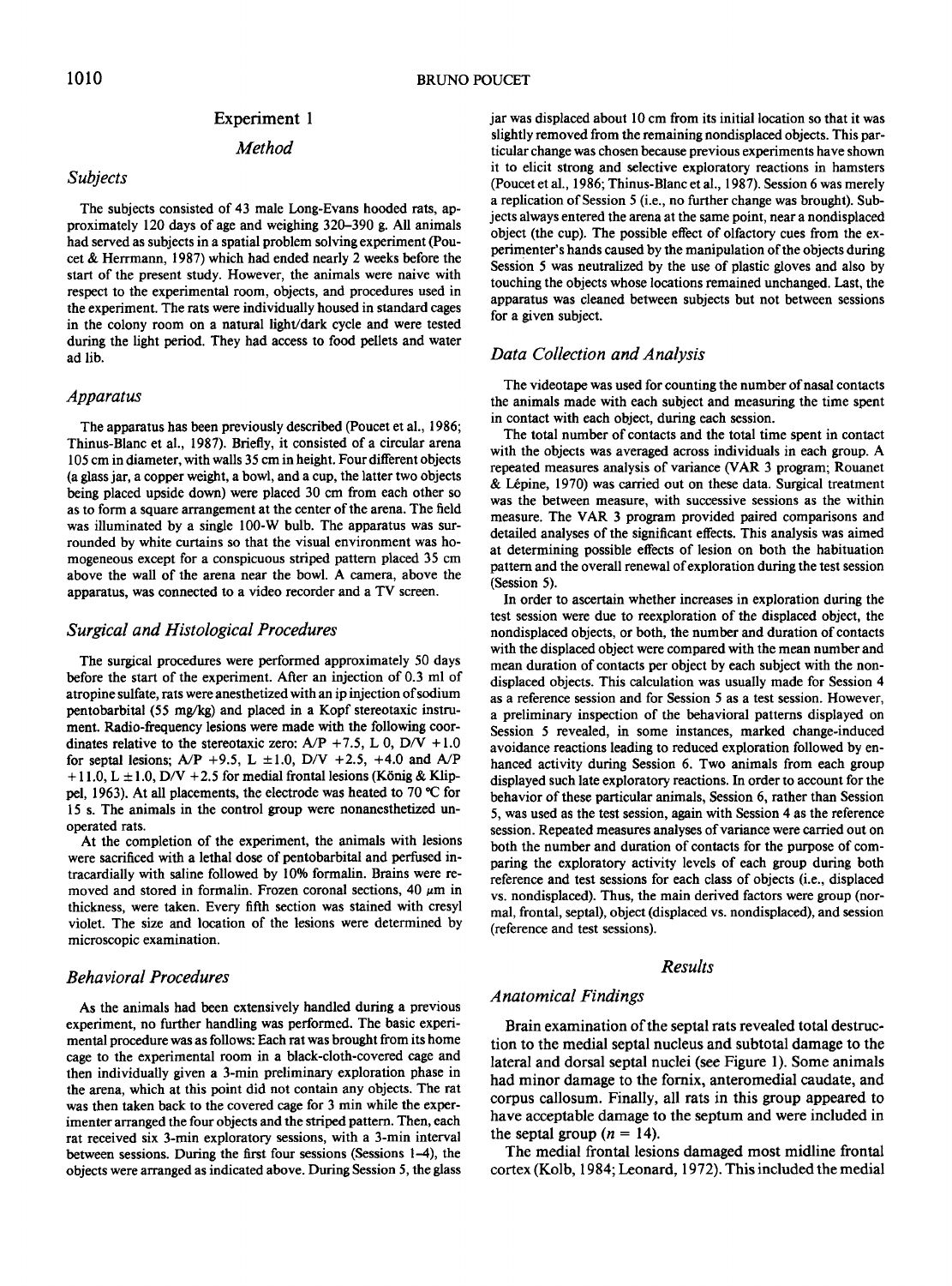



*Figure 1.* Schematic picture of a representative animal with a septal lesion.

precentral, dorsal anterior cingulate, and prelimbic areas. Portions of the infralimbic and ventral anterior cingulate regions were spared (Figure 2). All lesions were centered in the pregenual portion of the medial frontal cortex with no invasion to the supragenual portion. Inspection of the dorsomedial thalamic nucleus revealed subtle bilateral cell loss. Fifteen animals were considered to have acceptable lesions to the medial frontal cortex.

## *Behavioral Findings*

The analyses respectively conducted on the number and duration of contact yielded quite comparable results concerning the main effects of group and session and their interaction. Therefore, to simplify the presentation, only the results concerning the duration of contact are presented.

*Overall exploration and habituation.* Figure 3 shows the mean time spent in contact with the objects, averaged across individuals of each group over the six sessions. The analysis of variance revealed a significant main effect of sessions,  $F(5, 1)$  $200 = 26.52, p < .001$ , but no effect of groups,  $F(2, 40) =$ 0.72. There was a significant Group  $\times$  Session interaction,  $F(10, 200) = 5.63$ ,  $p < .001$ . Detailed comparisons showed that whereas both normal and frontal animals displayed habituation from Session 1 to Session 4,  $F(1, 13) = 37.66$ ,  $p <$ .001 and  $F(1, 14) = 42.60, p < .001$ , respectively, septal animals were not less active in Session 4 than in Session l,  $F(1, 13) = 0.01$ . The lack of habituation in septal rats can be partly explained by their low levels of exploration in Session 1. This is suggested by the marginally significant correlation,  $r(13) = .51$ ,  $p < .10$ , which was found between their individual activity levels in Session 1 and their individual rates of habituation (expressed as  $S_1 - S_4/S_1$ , where  $S_1$  is activity in Session 1 and  $S_4$  is activity in Session 4). Thus, the septal rats, which were more active in Session 1, were the more likely to habituate. Although there was a significant difference between septal rats and normal and frontal rats in Session 1,  $F(1, 26) = 9.02$ ,  $p < .01$  and  $F(1, 27) = 6.25$ , p < .02, respectively, this difference disappeared by Session 2, because of the marked decrease in exploratory activity of normal and frontal subjects. No significant difference between normal and frontal subjects was observed in any session.

In short, animals from the septal group were markedly impaired with respect to both their initial exploratory activity and their habituation pattern. No effect of lesion was found in the frontal group.

*Reaction to the object displacement.* Figure 3 clearly displays the fact that only normal animals renewed exploration during Session 5 and that no reaction was observed in either the septal group or the frontal group. The analysis of variance confirmed these impressions: A significant effect of the change



*Figure 2.* Schematic picture of a representative animal with a lesion of the medial frontal cortex.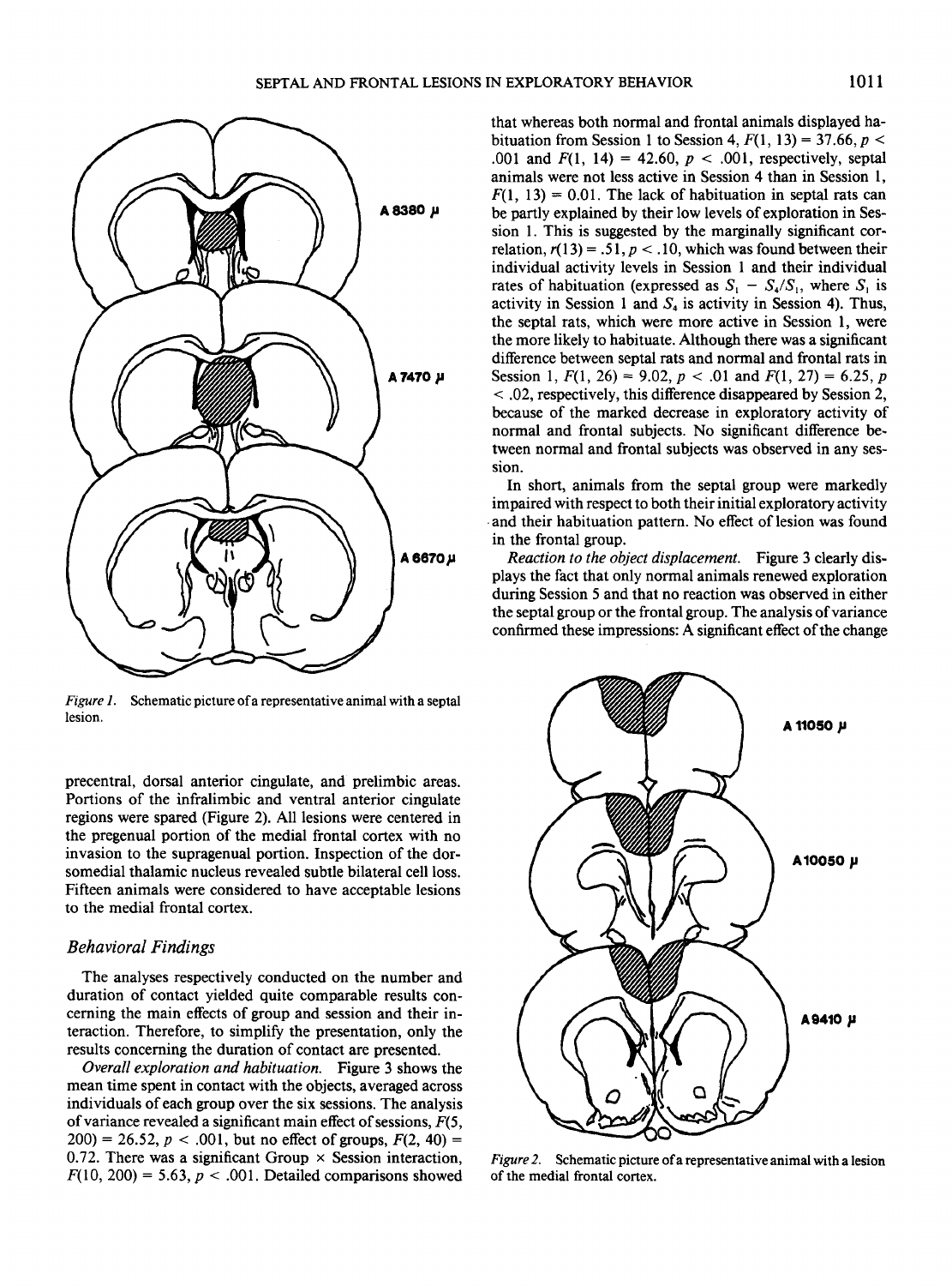

*Figure 3.* Mean  $(\pm SE)$  time spent investigating the objects for normal, frontal, and septal animals over six 3-min sessions (Experiment 1). (The arrow indicates the session during which one object was moved.)

was found in normal animals,  $F(1, 13) = 5.45$ ,  $p < .05$ , but not in frontal,  $F(1, 14) = 0.31$ , or septal,  $F(1, 13) = 2.37$ , animals.

A more detailed analysis was undertaken, aimed at processing separately the displaced and nondisplaced objects during either the test session (after the change) or the reference session (before the change). Because there were no qualitative behavioral differences, in either group, between animals displaying a reaction in Session 6 (2 subjects per group) or those reacting during Session 5 (all remaining animals), the data from these two populations were pooled for subsequent analysis (Table 1).

The analysis of variance performed on this data showed a significant effect only for sessions,  $F(1, 40) = 20.93$ ,  $p < .001$ , and significant Group  $\times$  Object,  $F(2, 40) = 4.73$ ,  $p < .02$ , Group  $\times$  Session,  $F(2, 40) = 7.37$ ,  $p < .01$ , and Object  $\times$ Session,  $F(1, 40) = 11.06$ ,  $p < .01$ , interactions.

Detailed between-groups paired comparisons revealed that whereas normal animals did reinvestigate both the displaced object,  $F(1, 13) = 7.58$ ,  $p < .02$ , and the nondisplaced ones,  $F(1, 13) = 7.25$ ,  $p < .02$ , frontal subjects reexplored the displaced object,  $F(1, 14) = 12.09$ ,  $p < .01$ , but not the

nondisplaced ones,  $F(1, 14) = 1.91$ . No significant reexploration of either class of objects was evident in the septal group.

Additional analyses of exploratory behaviors displayed during the test session (right-hand columns of Table l) confirmed that frontal subjects investigated the displaced object more than the nondisplaced ones,  $F(1, 14) = 7.35$ ,  $p < .02$ . This difference just missed significance in normal subjects,  $F(1, 13) = 4.01$ ,  $p < .10$ . Last, no relation could be found in either group between the individual change-induced exploratory reactions and the individual rates of habituation.

## *Discussion*

This experiment showed that normal rats reacted to a spatial change by reexploring the whole set of objects, although they reexplored more the displaced object than the nondisplaced ones. In contrast, frontal rats, although showing a normal pattern of habituation, were not observed reexploring all objects during the test session. Rather, they focalized most of their exploratory activity on the displaced object but did not renew exploration of the nondisplaced objects. Although the meaning of this result is not entirely clear, it suggests, at least, that the spatial knowledge acquired by frontal animals during the habituation sessions was accurate enough to allow them to detect a small change in the topographical organization of the objects. It should be pointed out that the present data are not consistent with the prevailing notion that the frontal cortex is involved in habituation (Kolb, 1974) and/ or spatial mapping (Sutherland et al., 1982). Yet, from a number of experiments it has been documented that frontal cortex damaged animals are impaired in tasks requiring the

Table 1

| Mean Change-Induced Reexploration and Mean                     |  |
|----------------------------------------------------------------|--|
| <b>Exploratory Activity During Test Session (Experiment 1)</b> |  |

| Group   | n  | Mean change-induced<br>reexploration | Exploratory<br>activity during<br>test session |                              |                          |                                   |
|---------|----|--------------------------------------|------------------------------------------------|------------------------------|--------------------------|-----------------------------------|
|         |    | All<br>objects                       | Displaced<br>object                            | Non-<br>displaced<br>objects | Dis-<br>placed<br>object | Non-<br>dis-<br>placed<br>objects |
| Normal  | 14 |                                      |                                                |                              |                          |                                   |
| M<br>SE |    | $+11.24***$<br>2.38                  | $+5.87*$<br>2.15                               | $+1.81*$<br>0.67             | 9.99<br>2.21             | 5.75<br>0.74                      |
| Frontal | 15 |                                      |                                                |                              |                          |                                   |
| M<br>SE |    | $+0.50$<br>1.89                      | $+3.38**$<br>0.97                              | -0.97<br>0.70                | $7.12+$<br>1.20          | 3.79<br>0.61                      |
| Septal  | 14 |                                      |                                                |                              |                          |                                   |
| M<br>SE |    | $+0.26$<br>1.71                      | $+0.78$<br>0.45                                | $-0.17$<br>0.46              | 3.82<br>1.08             | 5.17<br>1.02                      |

*Note.* Left-hand columns show the average differences in exploratory durations between the test session and the reference session. A positive score means renewed exploration during the test session (all values are in seconds).<br>\* $p < .02$ . \*\* $p < .01$ .

\*\*\* $p < .001$ .  $\uparrow p < .02$ , compared with nondisplaced objects.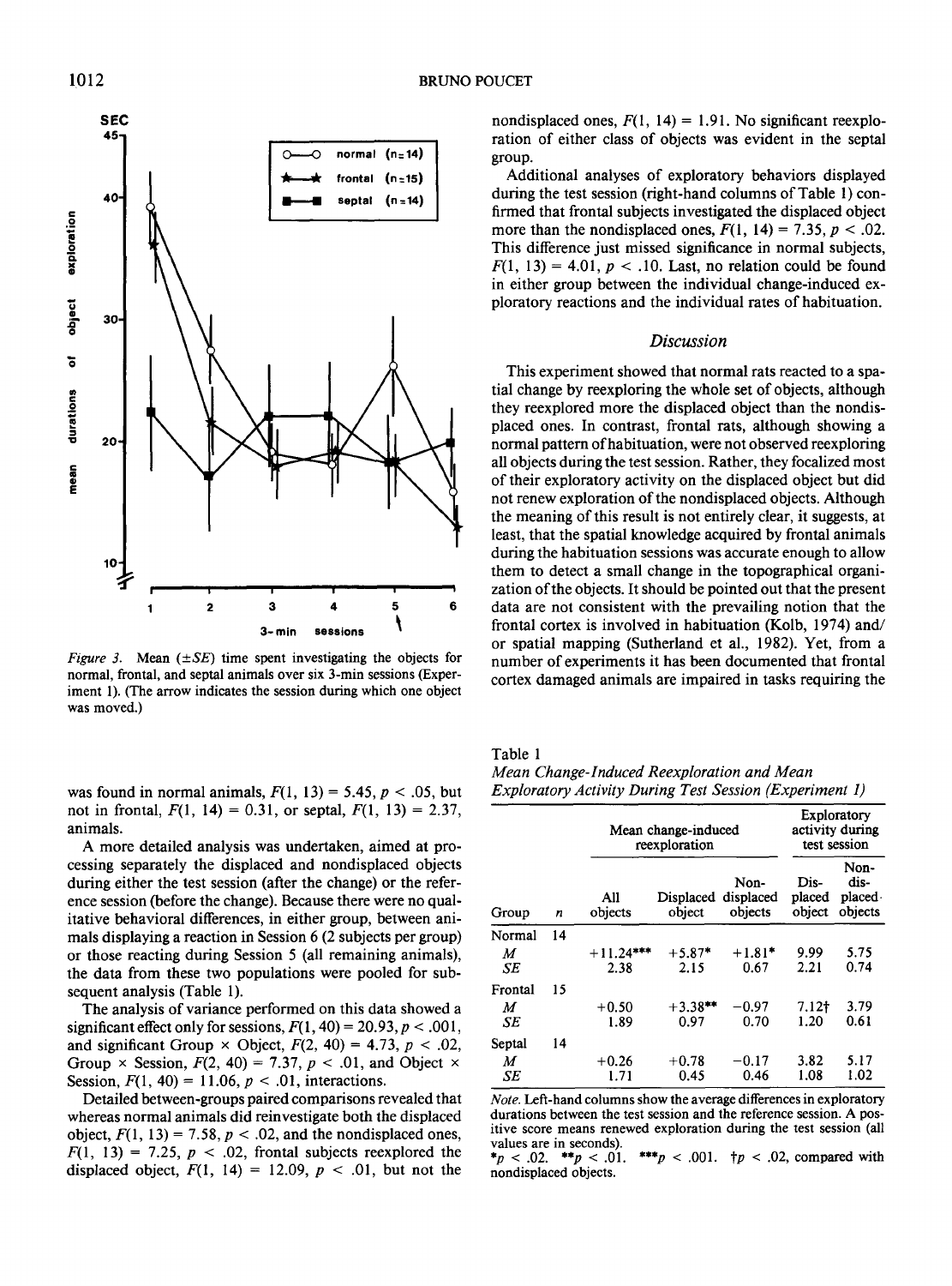use of maplike information in goal-oriented behavior (review in Kolb, 1984). Because the present task did not explicitly require the animal to engage in goal-oriented behavior, it may be that frontal animals are specifically impaired in using spatial information only when they have to orient to a particular goal.

Septal animals were dramatically impaired in all aspects of the exploratory process. They failed to show any habituation partly because of an initially lower level of exploration relative to normal and frontal animals, and they did not react to the change. These results are consistent with the welldocumented deficit shown by septal animals in exploration and habituation (see review in Gray & McNaughton, 1983). However, the failure of septal rats to habituate precludes any strong conclusion about their ability to detect and react to a spatial change. It may suggest that they had not yet processed all the information as to the situation and, in particular, as to the location of the objects. Experiment 2 was an attempt to examine this possibility by providing septal animals more opportunity to habituate.

#### Experiment 2

Septal rats are known to be more reactive to stimulation and more emotional than normal rats (Gray & McNaughton, 1983). Thus, they may have failed to habituate in Experiment 1 because of the procedure which involved repeated manipulations. Consequently, Experiment 2 was undertaken with the aim of both giving septal animals a more extensive exploratory experience before the change and decreasing the amount of time the animals were manipulated. It was assumed that under these conditions septal rats would have more opportunity to habituate and therefore would be more prone to react to the change.

## *Method*

#### *Subjects*

Twelve naive male Long-Evans rats, approximately 120 days of age and weighing 300-360 g, were used as subjects. Housing and feeding conditions were as in Experiment 1. Animals were randomly assigned to an unoperated control group ( $n = 6$ ) or to a septal lesion group  $(n = 6)$ .

#### *Apparatus and Procedures*

The apparatus and surgical and histological procedures were as in Experiment I. Because the animals were naive, they were given an extensive period of handling both pre- and postoperatively. On the whole, they received 15 days of daily 10-min handling sessions before the start of the study. Animals were tested approximately 15-20 days after surgery. The behavioral procedures were generally as in Experiment 1 with a few notable exceptions. The animals were given a longer preliminary exploratory period (15 min as opposed to 3 min). Also, instead of six 3-min sessions given in a single day, each animal received six 15-min sessions distributed over 3 successive days (two sessions a day). The average between-sessions interval was 8-14 hr. Half of the animals in each group were tested in the morning; the other half were tested in the afternoon. Moving the object was made on the sixth session (as opposed to the fifth in Experiment l). Otherwise, all behavioral procedures were identical to those used in Experiment 1.

## *Data Collection and Analysis*

Data collection was analogous to that in Experiment 1. In order to get a measure of within-sessions as well as between-sessions habituation, each session was broken into three successive 5-min periods. A VAR 3 analysis of variance (Rouanet & l\_kpine, 1970) was performed on the duration and number of contacts. Surgical treatment was the between measure, and 5-min periods and sessions were the repeated within measures. Another, more restricted VAR 3 analysis was made which separately processed displaced and nondisplaced objects in Session 5 (as the reference session) and Session 6 (as the test session). Again, for the latter analysis, each session was divided into three successive 5-min intervals.

#### *Results*

## *Anatomical Findings*

The locus and extent of the lesions were similar to those described in Experiment 1. Therefore, all animals were considered to have acceptable damage to the septal area.

#### *Behavioral Findings*

*Overall exploration and habituation.* Figure 4 shows the mean time spent investigating the objects over successive sessions (upper panel: between-sessions time course) and over successive 5-min periods with all sessions combined (lower panel: within-sessions time course). The analysis of variance did not reveal any difference in the overall amount of exploration by each group,  $F(1, 10) = 0.92$ . There were significant effects for session,  $F(5, 50) = 4.20$ ,  $p < .01$ , and period,  $F(2, 20) = 9.62$ ,  $p < .01$ , and a significant Group  $\times$ Period interaction,  $F(2, 20) = 6.09$ ,  $p < .01$ . Whereas normal animals displayed both between- and within-sessions habituation, respectively,  $F(5, 25) = 5.19$ ,  $p < .01$  and  $F(2, 10)$  $= 13.69$ ,  $p < 0.01$ , septal subjects failed to show any significant decrease in exploratory behavior both between and within sessions (both  $Fs < 1$ ).

*Reaction to the object displacement.* An inspection of the exploratory behavior displayed by normal and septal animals during Sessions 5 (before the change) and 6 (after the change) failed to reveal significant change-induced reinvestigation in Session 6, although a nonsignificant tendency to increase exploration was present in normal animals,  $F(1, 5) = 3.86$ . However, because the marked habituation pattern exhibited by normal subjects within each session may have masked any significant change-induced reaction on Session 6, an examination of the first 5-min period of each session was undertaken. This analysis showed a progressive decrease in exploration from Session 1 through Session 5, followed by a significant increase in Session 6 of normal subjects only,  $F(1,$  $5$ ) = 11.53,  $p < .02$  (see Table 2). This overall increase was the result of a diffuse exploratory activity toward both displaced and nondisplaced objects, each of them not being significantly more explored than in Session 5. In contrast, septal animals did not show any significant change-induced reaction.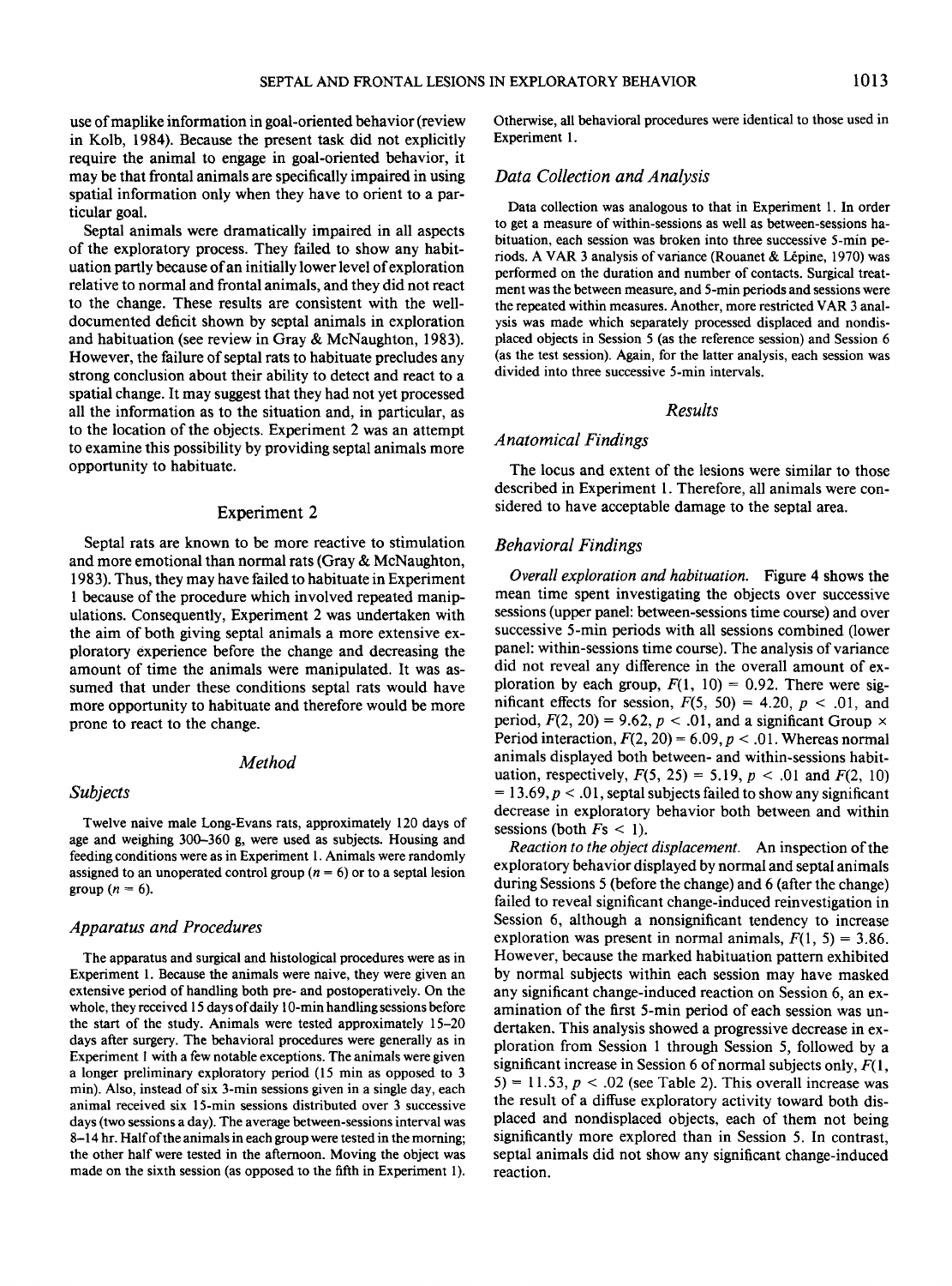

*Figure 4.* Mean  $(\pm SE)$  time spent investigating the objects for normal and seplal animals (Experiment 2) over six 15-min sessions (upper panel) and over successive 5-min periods with all sessions blocked (lower panel). (The arrow in the upper panel shows the session during which one object was moved.)

#### *Discussion*

Giving septal animals a more extensive exploratory experience had no effect on their ability to react to the spatial change and to decrease activity within and between sessions. Therefore, their failure to display habituation between successive sessions in Experiment 1 cannot be accounted for by repeated handling. These results are consistent with those showing deficits in habituation following total septal damage (but not following selective septal lesions; Kohler & Srebro, 1980), with a variety of measures such as the number of table entrances in the Maier three-table task (Ellen & Weston, 1983; Herrmann, Poucet, & Ellen, 1985a; Poucet & Herrmann, 1987) and the number (Capobianco, MacDougall, & Foster, 1977) or duration of exploratory head-poking responses (Feigley & Hamilton, 1971).

## General Discussion

The present study yielded a clear dissociation as to the effects of medial frontal cortex or septal lesions regarding habituation of object exploration and reaction to a spatial change. Relative to normal unoperated animals, frontal rats were impaired only in their response-to-change behavior which was characterized by reexploration of the displaced object to the detriment of the nondisplaced ones. As a result, frontal animals did not display an overall renewal of exploration of the whole set of objects during the test session. In contrast, septal subjects were impaired in both habituation and response-to-change behavior. In particular, no evidence was provided that they had detected the change.

Because the current hypotheses about the septo-hippocampal system function are linked to its role in cognitive mapping, that is, in acquisition and use of spatial representations of the environment, such impairments following septal damage were not unexpected. As a matter of fact, reacting to a spatial change requires that some kind of representation of the former situation be built up so that comparing that representation with the actual arrangement can be achieved. As other investigators have suggested (Ellen & Weston, 1983; O'Keefe & Nadel, 1978), the habituation pattern could reflect the time course of the process of acquiring spatial (and nonspatial) information. Accordingly, as septal animals do not habituate, they could be specifically impaired in acquiring the relevant spatial information. However, the reason for the septal deficit in habituation is not entirely clear. Evidence from Experiment 1 suggests that this deficit could derive

| Table 2 |  |  |
|---------|--|--|
|         |  |  |

*Mean Change-Induced Reexploration Over the First 5-min Period of Sessions 5 and 6 (Experiment 2)* 

| Group  | n | All objects | Displaced<br>object | Nondisplaced<br>obiects |
|--------|---|-------------|---------------------|-------------------------|
| Normal | 6 |             |                     |                         |
| M      |   | $+7.87*$    | $+1.29$             | $+2.19$                 |
| SE     |   | 2.31        | 1.69                | 0.88                    |
| Septal | 6 |             |                     |                         |
| M      |   | $+4.73$     | $-2.41$             | $+2.38$                 |
| SE     |   | 3.95        | 1.28                | 1.09                    |

*Note.* All values are in seconds. A positive score means increased exploration during the test session (Session 6) with respect to the reference session (Session 5).  $* p < .02$ .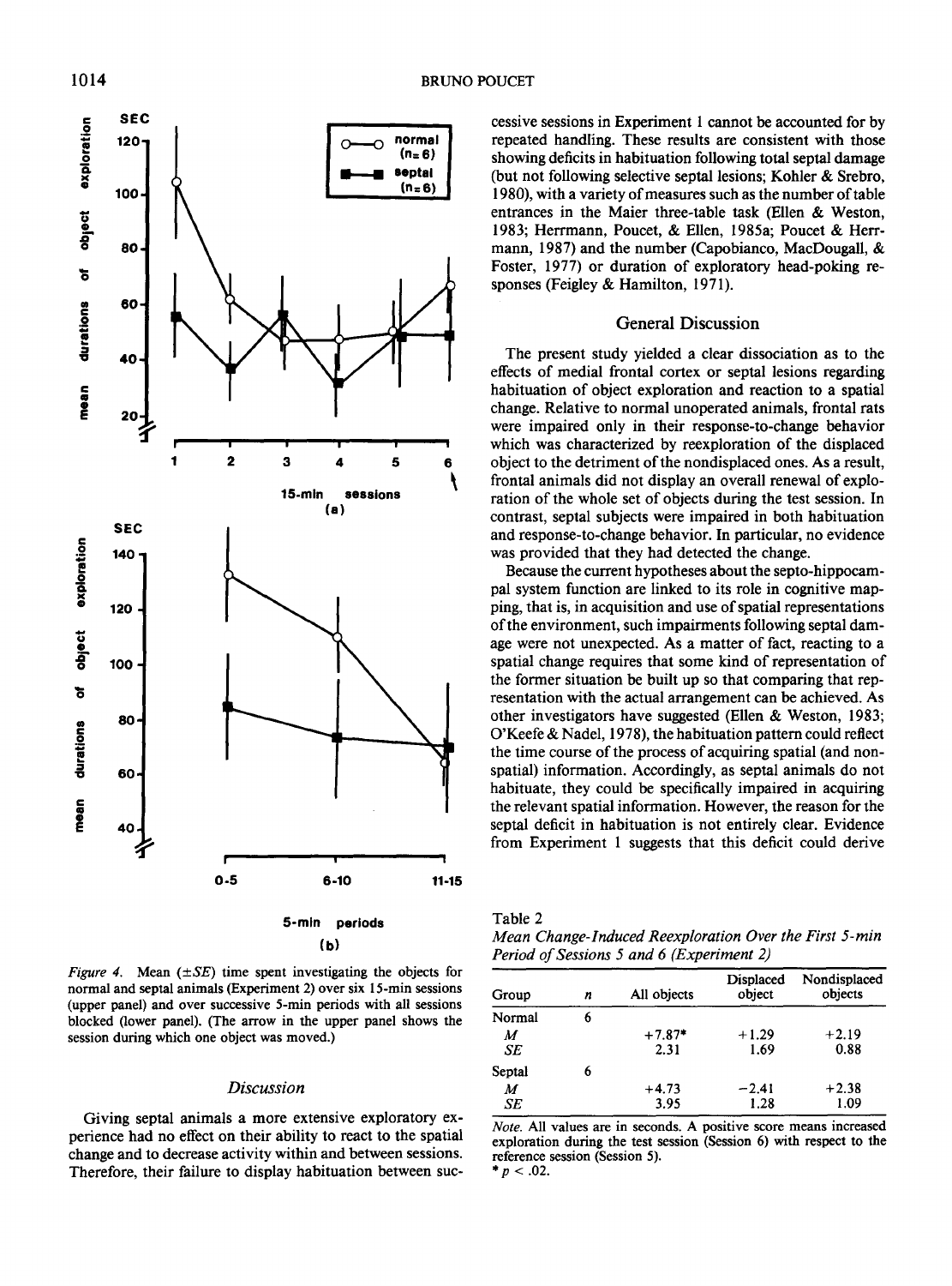merely from a lack of initial engagement in object exploration, perhaps due to a greater level of emotionality. In contrast, the results of Experiment 2 support the idea that the habituation deficit in septal rats is rather the consequence of impaired cognitive processing at a more general level because even when given more time to habituate, the animals were still impaired on this measure. Thus, these results are inconclusive with respect to the basis of the habituation deficit in septal rats. Further studies should help to clarify this issue.

Clearly, such hypotheses cannot apply to medial frontal cortex damaged animals. These animals displayed a behavioral pattern similar to that of normal animals with the exception of a specific impairment in renewed exploration of the objects following the change, resulting from a lack of interest toward the nondisplaced objects. Although it may be casual, this result deserves further mention, especially in view of recent theories that have emphasized the role of frontal cortex in planning and attentional processes (Fuster, 1980; Kolb, 1984; Milner, Petrides, & Smith, 1985). In a recent study, some evidence was provided that the frontal system is critical in paying attention to two stimuli simultaneously (Olton, Wenk, Church, & Meck, 1988). In some respect, frontal animals would be impaired in "divided attention." Although such a hypothesis fits well with the apparent neglect displayed by frontal animals to the nondisplaced objects during the test session of Experiment l, it does not fully account for their accurate knowledge about the spatial locations of objects. Indeed, such knowledge requires simultaneous processing of spatial information in order that a coherent model of the topographical organization of space is built up. Thus, although a frontal cortex function in attentional systems involved in tasks requiring high levels of cognitive processing is likely, clearly more research is needed to clarify the exact role of this structure in those tasks.

Although lesions of the septal area and the medial frontal cortex have similar deleterious effects in most goal-oriented tasks, it has been recently shown that with repeated testing, damaged animals are able to improve performance and finally learn the correct orientation toward a single goal location (Poucet & Herrmann, 1987). Because both structures are hypothesized to have distinct functions in cognitive mapping, it can be suggested that the initial deficits may be overcome through distinct mechanisms. Septal animals could improve through the use of emphasized specific spatial relations, a strategy that still does not imply the acquisition and use of a spatial representation. In contrast, frontal animals could rely on a remaining ability to encode spatial information in a piecemeal fashion, over temporally distinct episodes (for a previous demonstration of this type of processing in normal animals, see Ellen, Sotteres, & Wages, 1984). However, as it has been demonstrated that frontal animals have difficulty in processing temporal information (Kesner & Holbrook, 1987), such piecemeal acquisition of spatial information would not necessarily provide the animals with information about the temporal context of each episode. Obviously, these hypotheses are highly speculative. However, the fact that completely distinct patterns of behaviors were observed in the present exploration study raises the question as to which spatial function is selectively abolished following each particular lesion and therefore what can be the mechanisms used to overcome the spatial deficits associated with each lesion.

#### **References**

- Becker, J. T., Walker, J. A., & Olton, D. S. (1980). Neuroanatomical bases of spatial memory. *Brain Research, 200,* 307-321.
- Capobianco, S., MacDougall, J. M., & Foster, S. M. (1977). Direct neurobehavioral comparisons within the septohippocampal system. *Physiological Psychology,* 5, 215-220.
- Cheat, M. L. (1978). Stimulus-elicited investigation in the Mongolian gerbil *(Meriones unguiculatus). Journal of Biological Psychology, 20,* 26-32.
- Ellen, P., Sotteres, B. J., & Wages, C. (1984). Problem solving in the rat: Piecemeal acquisition of cognitive maps. *Animal Learning & Behavior, 12,* 232-237.
- Ellen, P., & Weston, S. (1983). Problem solving in the rat: Septal lesion effects on habituation and perseverative tendencies. *Physiological Psychology,* 11, 112-118.
- Feigley, D. A., & Hamilton, L. W. (1971). Response to novel environment following septal lesions or cholinergic blockade in rats. *Journal of Comparative and Physiological Psychology, 76,* 496- 504.
- Fuster, J. M. (1980). *The prefrontal cortex.* New York: Raven Press.
- Gray, J. A., & McNaughton, N. (1983). Comparison between the behavioural effects of septal and hippocampal lesions: A review. *Neuroscience and Biobehavioral Reviews,* 7, 119-188.
- Herrmann, T., Poucet, B., & Ellen, P. (1985a). Spatial problem solving in a dual runway task by normal and septal rats. *Behavioral Neuroscience, 99,* 631-637.
- Herrmann, T., Poucet, B., & Ellen, P. (1985b). Spatial problem solving in the rat following medial frontal lesions. *Physiological Psychology, 13,* 21-25.
- Kesner, R. P., & Holbrook, T. (1987). Dissociation of item and order spatial memory in rats following medial prefrontal cortex lesions. *Neuropsychologia, 25,* 653-664.
- Kohler, C., & Srebro, B. (1980). Effects of lateral and medial septal lesions on exploratory behavior in the albino rat. *Brain Research, 182,* 423-440.
- Kolb, B. (1974). Some tests of response habituation in rats with prefrontal lesions. *Canadian Journal of Psychology, 28,* 260-267.
- Kolb, B. (1984). Functions of the frontal cortex of the rat: A comparative review. *Brain Research Reviews, 8,* 65-98.
- Kolb, B., Sutherland, R. J., & Whishaw, I. Q. (1983). A comparison of the contributions of the frontal and parietal association cortex to spatial localization in rats. *Behavioral Neuroscience, 97,* 13-27.
- KSnig, J. F. R., & Klippel, R. A. (1963). *The rat brain:A stereotaxic atlas.* Baltimore: Williams & Williams.
- Leonard, C. M. (1972). The connections of the dorsomedial nuclei. *Brain, Behavior and Evolution, 6,* 524-542.
- Milner, B., Petrides, M., & Smith, M. L. (1985). Frontal lobes and the temporal organization of memory. *Human Neurobiology, 4,*  137-142.
- O'Keefe, J., & Nadel, L. (1978). *The hippocampus as a cognitive map.* Oxford: Clarendon Press.
- Olton, D. S., Wenk, G. L., Church, R. M., & Meck, W. H. (1988). Attention and the frontal cortex as examined by simultaneous temporal processing. *Neuropsychologia, 26,* 307-318.
- Poucet, B., Chapuis, N., Durup, M., & Thinus-Blanc, C. (1986). A study of exploratory behavior as an index of spatial knowledge in hamsters. *Animal Learning & Behavior, 14,* 93-100.
- Poucet, B., & Herrmann, T. (1987). Similar deficits caused by frontal and septal lesions in spatial problem solving may reflect disruption